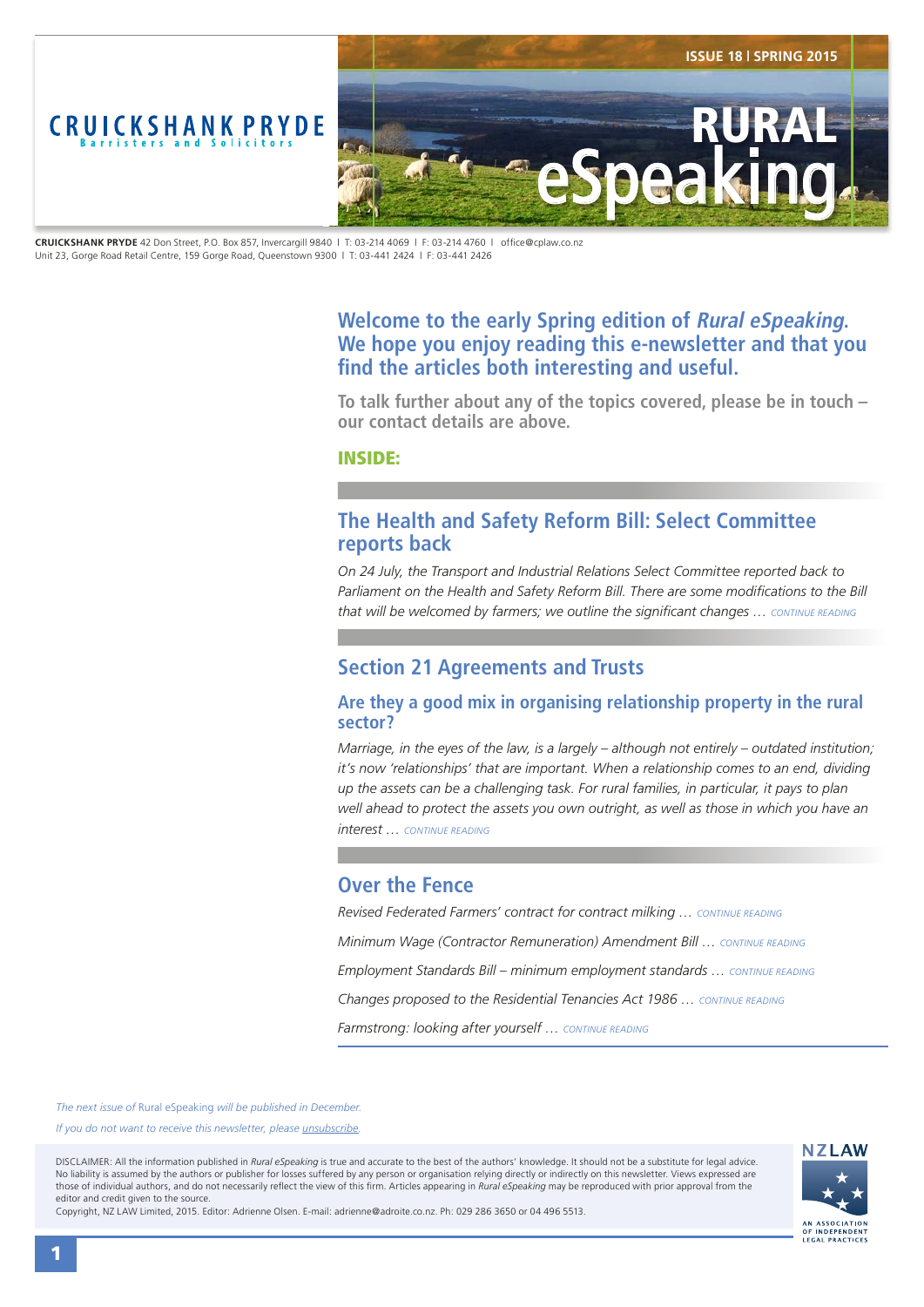# <span id="page-1-0"></span>**The Health and Safety Reform Bill: Select Committee reports back**

*On 24 July, the Transport and Industrial Relations Select Committee reported back to Parliament on the Health and Safety Reform Bill. There are some modifications to the Bill that will be welcomed by farmers; we outline the significant changes below.*

Of particular concern to the farming community was that the Bill, as originally introduced to Parliament, defined the whole of the farm as a workplace and, at s32, imposed on the person conducting a business or undertaking (PCBU), that is the farmer, a duty of ensuring so far as reasonably practical, that *"the workplace, the means of entering and exiting the workplace, and anything arising from the workplace, are without risk to the health and safety of any person"*.

### **Federated Farmers' Submission**

In its submission on the Bill, Federated Farmers made the point that it wasn't reasonable or practicable to make a farmer who is a PCBU responsible for the health and safety of all people entering and exiting the farm. They noted that farms can span thousands of hectares, people often trespass on farms, farms are often alongside conservation areas and the public are often accustomed to access for recreational purposes, and that farms often host events such as school sports days, A & P Show events, field days and other community and recreational events.

If the Bill was enacted in its original form, in order to protect themselves, farmers might have had no option but to deny access to the public.

### **Select Committee's response**

The Select Committee took account of those submissions in two ways:

- 1. By amending s15, which is the main definition of workplace so that the definition is now *a place where work is being carried out or is customarily carried out for a business or undertaking*. The bolded words were added by the Select Committee to make it clear that a workplace could be temporary.
- 2. The second and probably more important change for the farmer is the change to s32, which is the section that imposes the duties on the PCBU. A new subsection 1(B) has been added that says:
	- (a) *"For the purposes of s(1) if the workplace is a farm the duty owed by the PCBU under that subsection*

*(a) applies only in relation to the farm buildings and any structure or part of the farm immediately surrounding the farm buildings as are necessary for the operation of the business or undertaking;*

(b) *Does not apply in relation to any other part of the farm unless work is being carried out in that part at that time."*

One further change that would no doubt give some comfort to the farming community is an amendment to the following section, (s33), which makes it clear that a PCBU who manages or controls fixtures, fittings or plant in a workplace does not owe a duty under that subsection to any person who is at the workplace for an unlawful purpose, such as a trespasser.

#### **Domestic farm buildings not included**

The main thrust of the changes are that farm buildings that are customarily used for the farming business, for example. milking or woolsheds, yards and on-farm processing facilities will have the duties under the Act attached to them. The farm house and other domestic buildings, however, are now not included and the farmer's duties as a PCBU only arise in other areas of the farm where farm work is actually being carried out at the time.

So, the good news is that the Select Committee has acknowledged the uniqueness of the farm as both a workplace and a home and, also, that in many cases farms are used for recreational, sporting and community uses.

However, you still must be aware of the major implications of this health and safety legislation on your farm business. Care will need to be taken to ensure that the working part of areas of the farm are kept well separate from some of the other uses to which farms may be put.  $\blacksquare$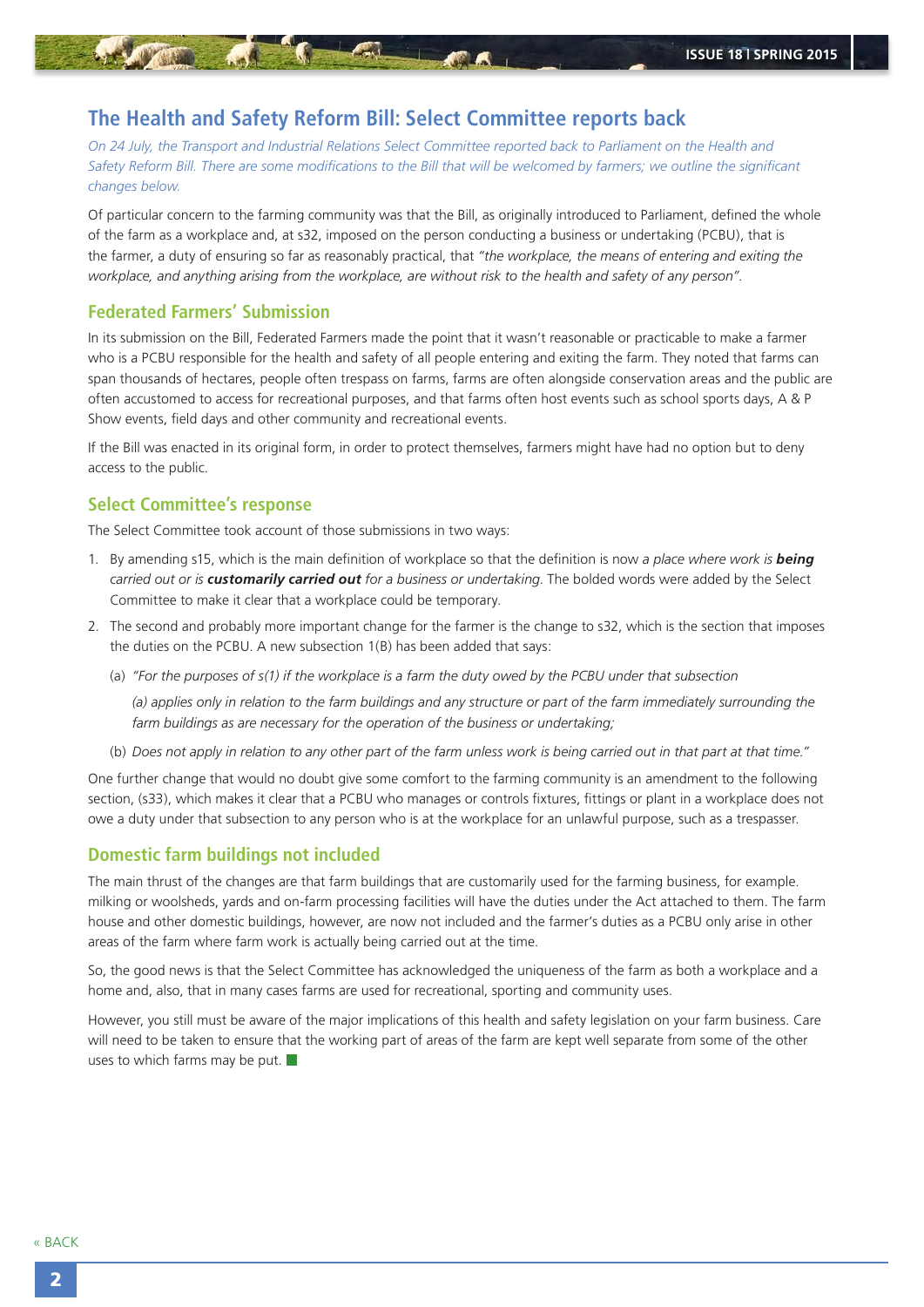# <span id="page-2-0"></span>**Section 21 Agreements and Trusts**

### **– Are they a good mix in organising relationship property in the rural sector?**

*Marriage, in the eyes of the law, is a largely – although not entirely – outdated institution; it's now 'relationships' that are important. When a relationship comes to an end, dividing up the assets can be a challenging task. For rural families, in particular, it pays to plan well ahead to protect the assets you own outright, as well as those in which you have an interest.*

In organising your affairs to protect your property against unintended consequences if your relationship ends, what is known as the 's21' Agreement is an important tool. Section 21 Agreements (made under the Property (Relationships) Act 1976 (known as the PRA)) are what used to be called 'Matrimonial Property Agreements' or 'pre-Nups'. The s21 Agreement is the main method where parties to a relationship can agree which of their property is their *separate* property and which is *relationship* property that is to be shared.

## **Dealing with the family farm**

Whilst the s21 Agreement is made between the parties to the relationship, the Agreement is commonly used when trying to deal with succession issues, particularly in the farming context. Therefore the Agreement is often trying to address the concerns of others as well as the two parties to the relationship. If the farm has been in the family for some time, there's often a desire by the wider family for it to stay that way. We should also remember that relationships don't only end when couples split up – accidental death can also end a relationship.

How do s21 Agreements work in the rural sector when farming families use a trust as an entity to own the main property? Can a s21 Agreement deal with property that is owned by a trust?

The short answer is 'No'. The PRA applies only to property actually owned by the parties. It does not apply to property held in a discretionary trust, where all beneficiaries have is a 'hope' or 'expectation'.

## **Dealing with property owned by a trust**

Trust property is legally owned by the trustees. One or other of the parties to a s21 Agreement may be a beneficiary of the trust, but that does not automatically give them the right to direct trustees to deal with trust property as they want. There may well be other beneficiaries who have an expectation of sharing in the family capital at some point. One of the parties to the s21 Agreement may not even be a beneficiary, so in that event, they would have no right to trust property.

This means the ability to deal with trust property in a s21 Agreement is limited simply because the property is not owned by either party and, therefore, they have no legal right to control its disposition. As a result of this, we are now seeing the growth of the 'hybrid' Agreement which effectively means two agreements are made simultaneously. These are:

- **»** A s21 Agreement which deals with property actually owned by the parties personally, and
- **»** An agreement made with the trustees of the trust where the trustees agree to deal with trust property in a certain way.

Whether the proposed agreement is at the beginning of a relationship, or during a relationship, or at the end of the relationship, the trustees of the trust may well have to take into account different considerations than the couple trying to order their affairs. Trustees have a duty to act fairly between *all the beneficiaries* of a trust and simply may not be able to agree to what a couple wants.

Therefore, whilst the s21 Agreement is a useful tool in ordering a couple's affairs, it's only one of a number of agreements that may need to be entered into (which could well involve other, third parties) to ensure that the parties to it (and often the wider family) achieve the desired result.  $\Box$